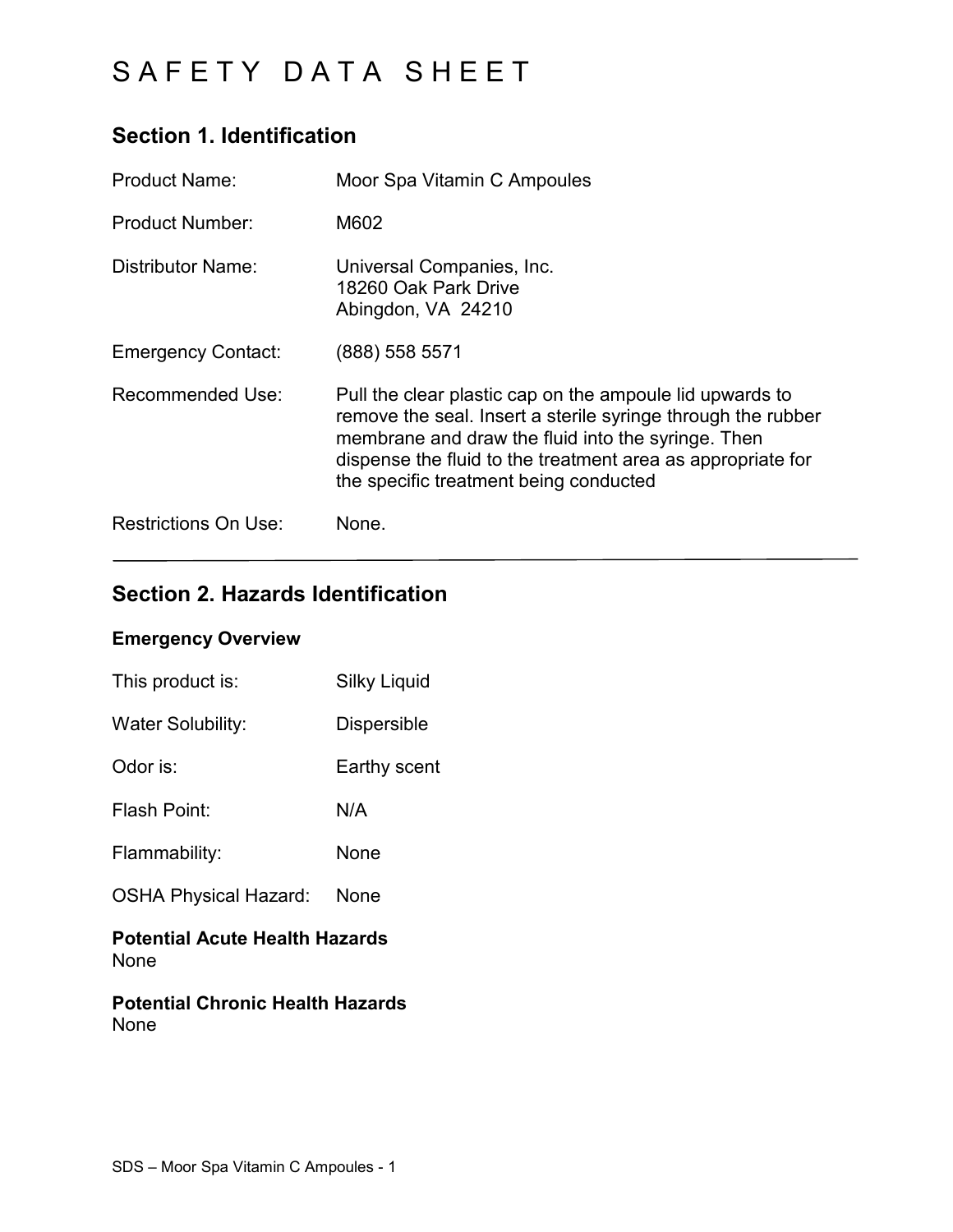## **Section 3. Composition / Information on Ingredients**

No ingredients listed on OSHA Occupational Chemical Database

#### **Section 4. First Aid Measures**

#### **Emergency and First Aid Measures**

| Eyes:       | Irrigate thoroughly with plenty of water until discomfort is relieved.                                 |
|-------------|--------------------------------------------------------------------------------------------------------|
| Skin:       | No evidence of adverse effects. If irritation occurs wash thoroughly with<br>cold water and mild soap. |
| Inhalation: | No evidence of adverse effects                                                                         |
| Ingestion:  | If a large amount is swallowed, get medical attention                                                  |
|             |                                                                                                        |

### **Section 5. Fire Fighting Measures**

| Flashpoint:                                   | N/A                                  |
|-----------------------------------------------|--------------------------------------|
| Flammability:                                 | None                                 |
| <b>Extinguishing Media:</b>                   | Dry Chemical, Foam or Carbon Dioxide |
| <b>Special Fire Fighting</b><br>Procedure:    | None                                 |
| Unusual Fire and<br><b>Explosion Hazards:</b> | None                                 |

### **Section 6. Accidental Release Measures**

Cover with an inert absorbent material and remove to a disposal container. Mop up and then wash with soapy water.

Disposal Procedure: Dispose of as specified by local codes. Observe local, state and federal regulations.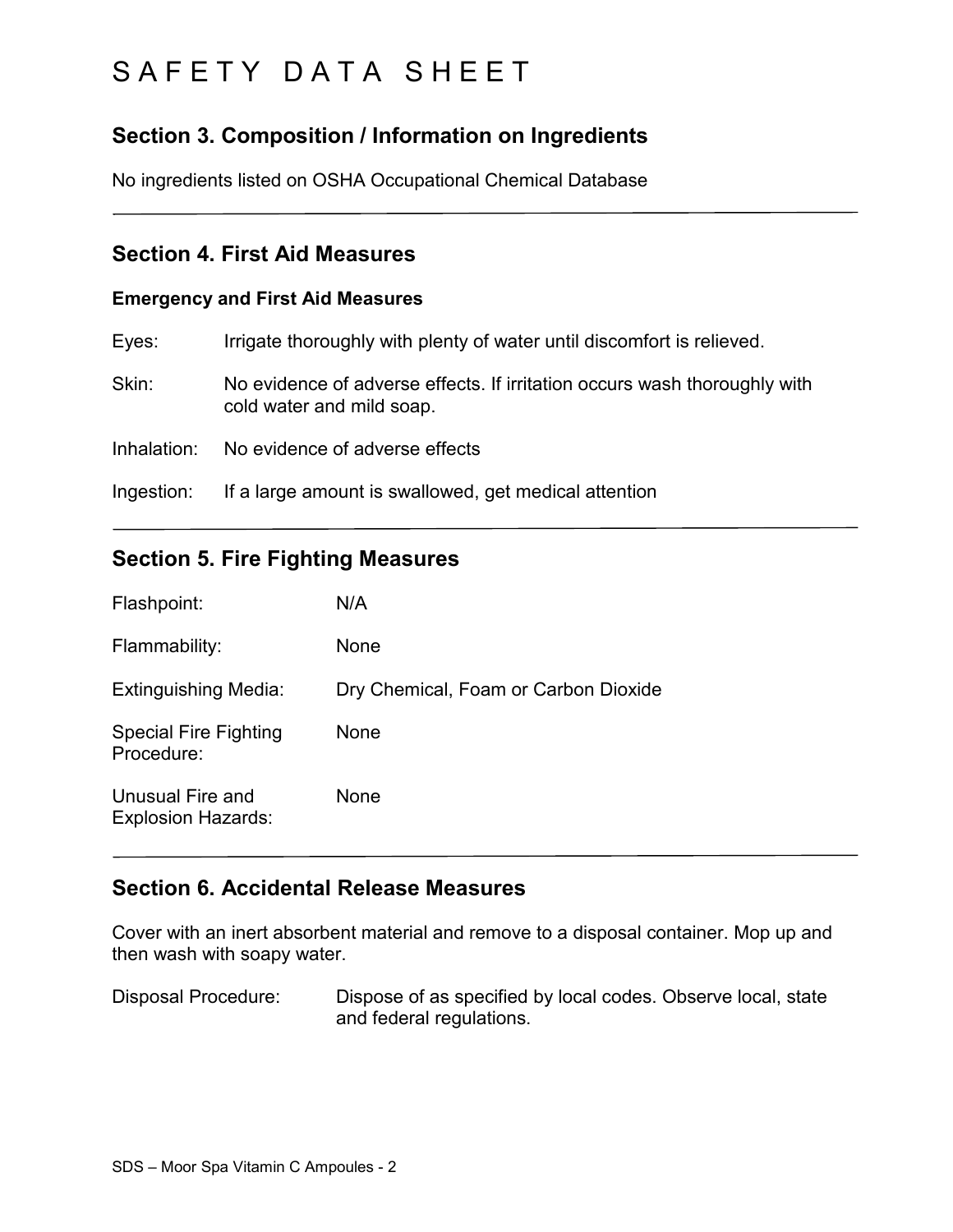## **Section 7. Handling & Storage**

Covered storage at 15-25°C

Avoid freezing temperatures

Flammability: None

Other Physical Hazards: None

## **Section 8. Exposure Controls / Personal Protection**

| Ingredients with limit values that require<br>monitoring at the workplace: | None        |
|----------------------------------------------------------------------------|-------------|
| Personal Protective Measures:                                              |             |
| <b>Respiratory Protection:</b>                                             | None        |
| Ventilation Protection:                                                    | <b>None</b> |
| Eye protection:                                                            | <b>None</b> |
| Protective Gloves:                                                         | None        |

### **Section 9. Physical and Chemical Properties**

| <b>PARAMETER</b>       | <b>VALUE</b>                 |
|------------------------|------------------------------|
| Appearance:            | Liquid                       |
| Colour:                | Clear, slightly straw yellow |
| Odor:                  | Earthy scent                 |
| <b>Physical State:</b> | <b>Silky Liquid</b>          |
| pH:                    | $4.0 - 5.0$                  |
| <b>Boiling Point:</b>  | 110C                         |
| Vapor Density          | Not applicable               |
| Solubility in Water:   | <b>Dispersible</b>           |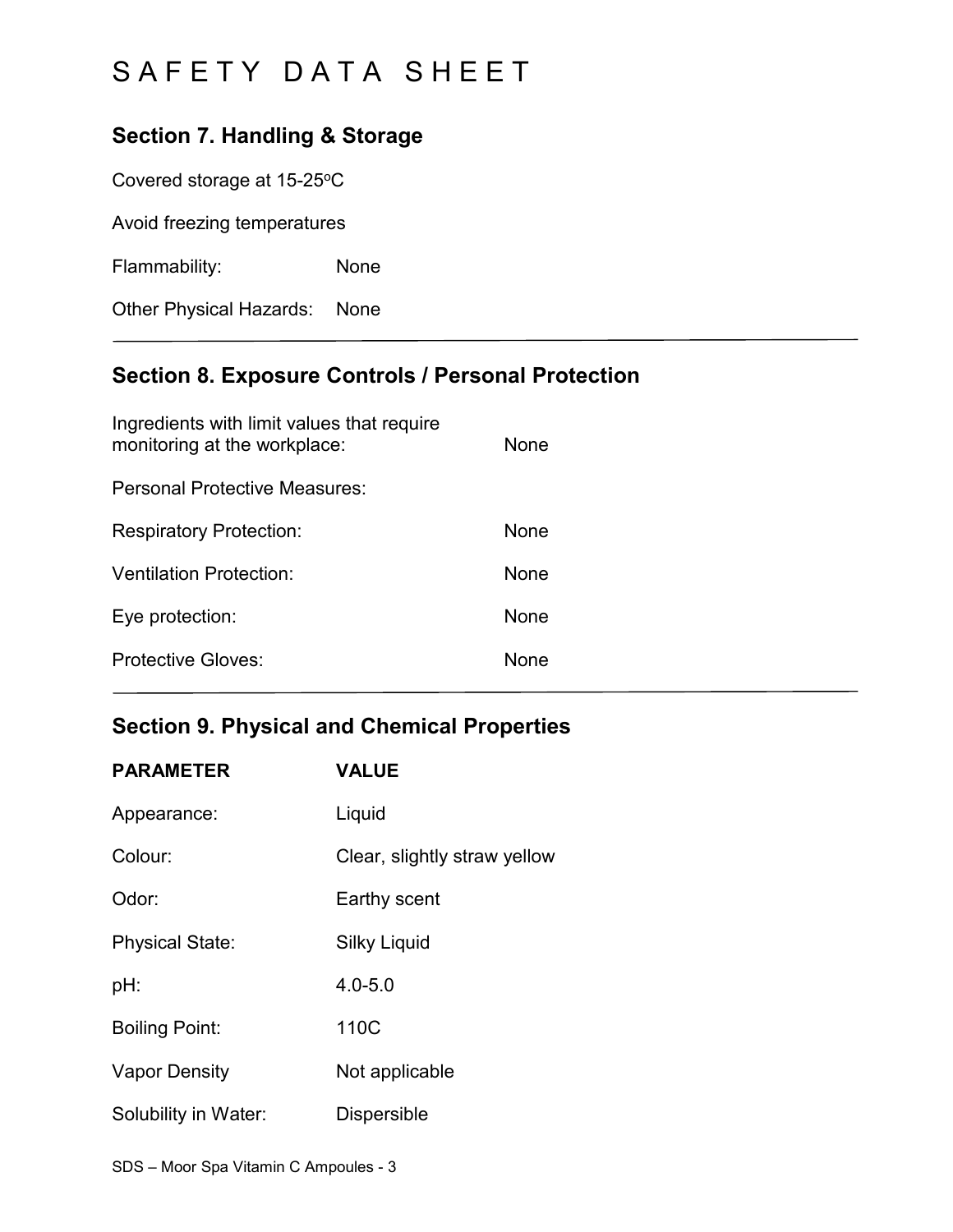Specific Gravity (range) 1.05-1.10

% VOC Complies with Federal and State regulations

# **Section 10. Stability and Reactivity**

| Stability:                              | <b>Stable</b>         |
|-----------------------------------------|-----------------------|
| Incompatibility:                        | None                  |
| <b>Hazardous Decomposition Products</b> | <b>None</b>           |
| Hazardous polymerization:               | <b>Will Not Occur</b> |

## **Section 11. Toxicological Information**

| Eye Irritation:                    | Mild eye irritant                                                              |
|------------------------------------|--------------------------------------------------------------------------------|
| <b>Skin Corrosion/Irritation:</b>  | Not a skin irritant based on product testing                                   |
| Respiratory or Skin Sensitization: | Not a skin sensitizer based on product testing                                 |
| Acute toxicity:                    | Not Available                                                                  |
| <b>Germ Cell Mutagenicity:</b>     | Does not contain any ingredients known to be<br>mutagenic according to OSHA    |
| Carcinogenicity:                   | Does not contain any ingredients known to be<br>carcinogenic according to OSHA |
| Reproductive toxicity:             | Not expected to cause reproductive toxicity                                    |
| STOT - Single Exposure:            | Not expected to cause organ toxicity                                           |
| STOT - Repeat Exposure:            | Not expected to cause organ toxicity                                           |
| <b>Aspiration Hazard:</b>          | Not an aspiration hazard                                                       |

# **Section 12. Ecological Information**

|  | <b>Aquatic Toxicity:</b> | Not expected to cause aquatic toxicity |
|--|--------------------------|----------------------------------------|
|--|--------------------------|----------------------------------------|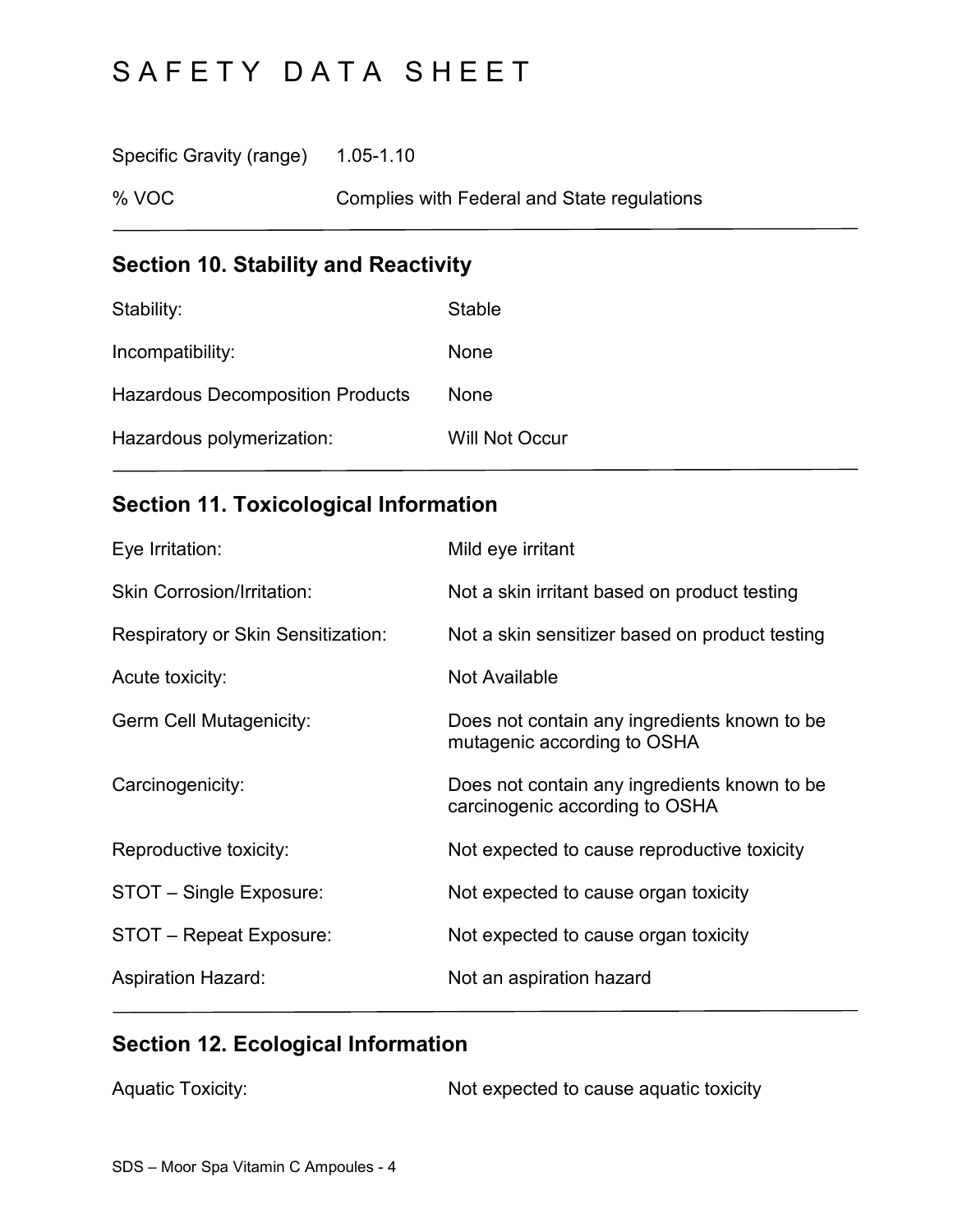# SAFFTY DATA SHFFT

| Persistence and Degradability: | Not Available                          |
|--------------------------------|----------------------------------------|
| Bioaccumulative Potential:     | Not Available                          |
| Mobility in Soil:              | Not Available                          |
| <b>Other Adverse Effects:</b>  | Not expected to cause adverse effects. |

### **Section 13. Disposal Considerations**

Consult applicable Local and State Regulations for disposal of non-hazardous liquids or solids. Do not dispose down sewer systems. Disposal in a properly regulated landfill is acceptable.

### **Section 14. Transport Information**

**Ground (DOT):**. Not hazardous for transport. **Vessel (IMDG):** Not hazardous for transport. **Air (IATA):** Not hazardous for transport.

## **Section 15. Regulatory Information**

#### **US Federal**

The product described in this Safety Data Sheet is regulated under the Federal Food, Drug, and Cosmetics Act and is safe to use as per directions on container, box or accompanying literature (where applicable).

#### **US States**

CA Prop 65: This product is not subject to warning labeling under California Proposition 65.

State Right-to-Know: No ingredients present in the finished product are listed on state right-to-know lists or state work exposure lists.

#### **Toxic Substances Control Act (TSCA) Inventory Status:**

This material is for cosmetic use.

#### **TSCA Export Notification Rules:**

This product does not contain any TSCA export notifiable ingredients.

#### **Sara Title III Section 313**